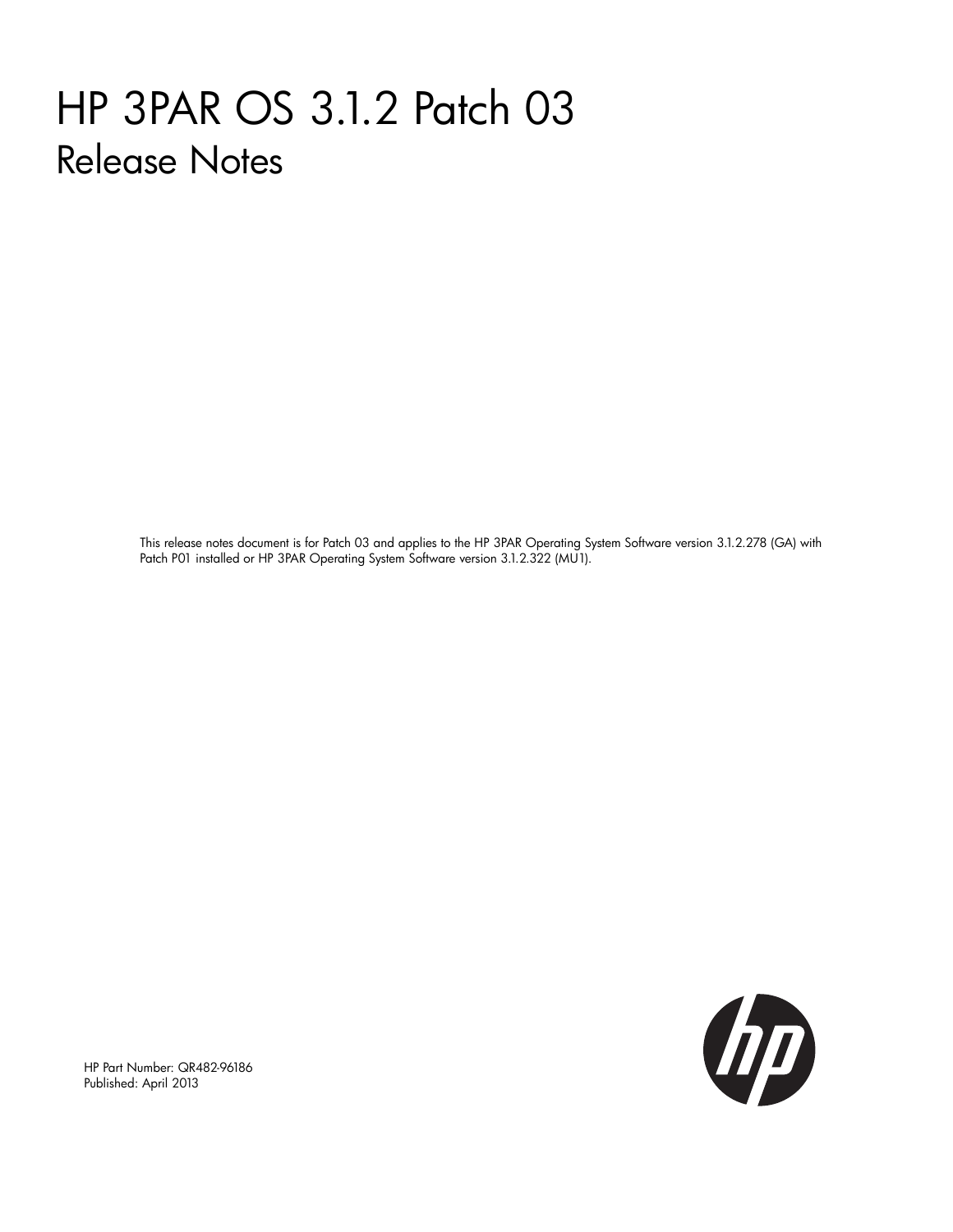#### © Copyright 2013 Hewlett-Packard Development Company, L.P.

Confidential computer software. Valid license from HP required for possession, use or copying. Consistent with FAR 12.211 and 12.212, Commercial Computer Software, Computer Software Documentation, and Technical Data for Commercial Items are licensed to the U.S. Government under vendor's standard commercial license.

The information contained herein is subject to change without notice. The only warranties for HP products and services are set forth in the express warranty statements accompanying such products and services. Nothing herein should be construed as constituting an additional warranty. HP shall not be liable for technical or editorial errors or omissions contained herein.

#### **Acknowledgments**

Intel®, Itanium®, Pentium®, Intel Inside®, and the Intel Inside logo are trademarks or registered trademarks of Intel Corporation or its subsidiaries in the United States and other countries.

Microsoft®, Windows®, Windows® XP, and Windows NT® are U.S. registered trademarks of Microsoft Corporation.

Adobe® and Acrobat® are trademarks of Adobe Systems Incorporated.

Java and Oracle are registered trademarks of Oracle and/or its affiliates.

UNIX® is a registered trademark of The Open Group.

#### **Documentation**

For the latest version of this document, go to [http://www.hp.com/go/3par/,](http://www.hp.com/go/3par/) navigate to your product page, click Support for your product, and then click Manuals.